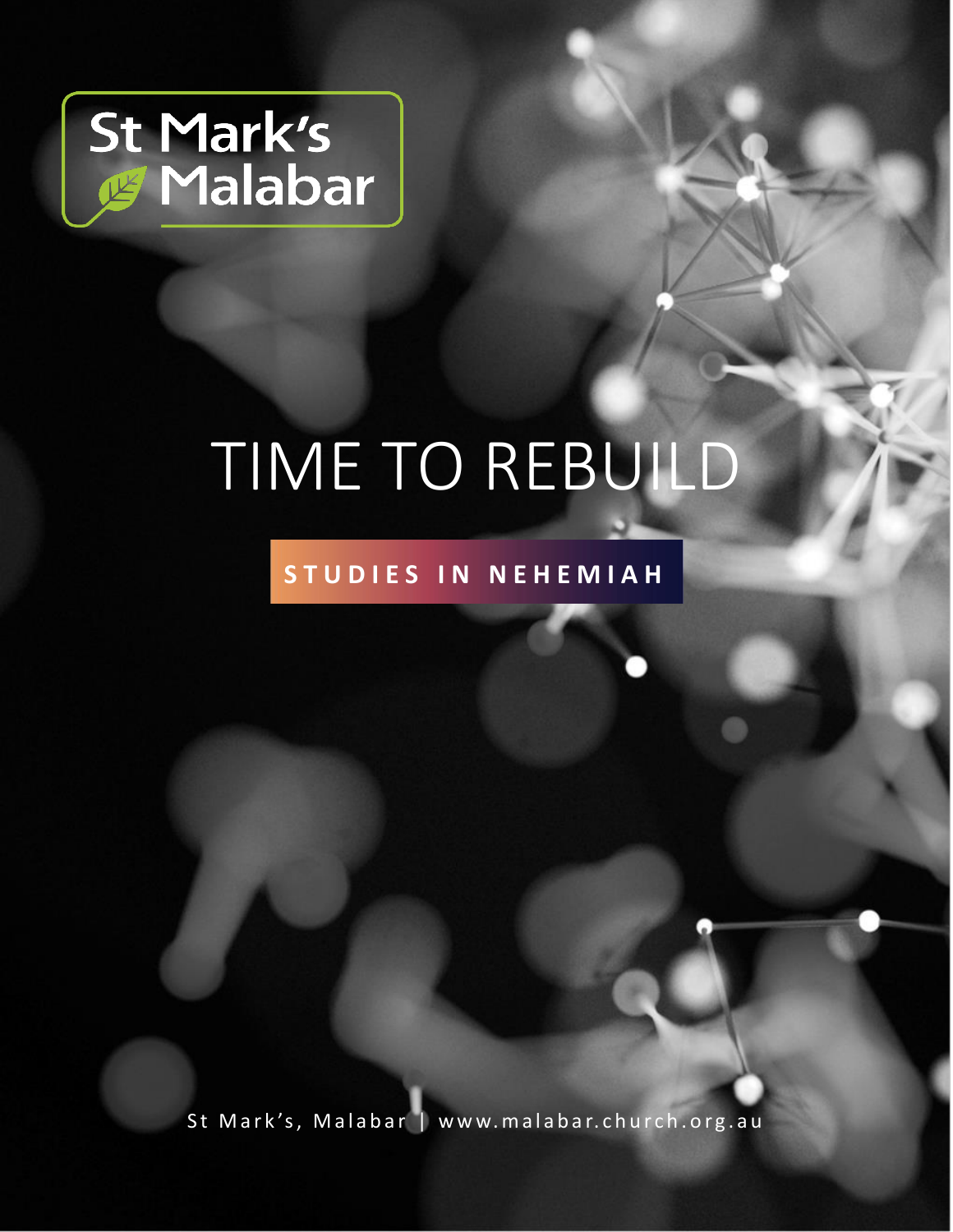# St Mark's Every percent REBUILD

Every person

ade new in Christ,

making Christ known.

mature in Christ,

2020 was a challenging year as we adapted to changes and restrictions brought on by the COVID-19 pandemic. Many activities were cancelled, or postponed, and new ways of meeting were discovered.

Now that restrictions are being lifted, we have an opportunity to intentionally rebuild and become stronger than before.

#### **1) Bring back the old**



#### **2) Keep the new**



What new ways of meeting have been discovered? How can we use these effectively to rebuild? Zoom, YouTube, WhatsApp, Facebook?

#### **3) No person left behind**

Who have we not seen for some time? How can we reach out to and encourage them? 'See to it that no one falls short of the grace of God.' (Hebrews 12:15)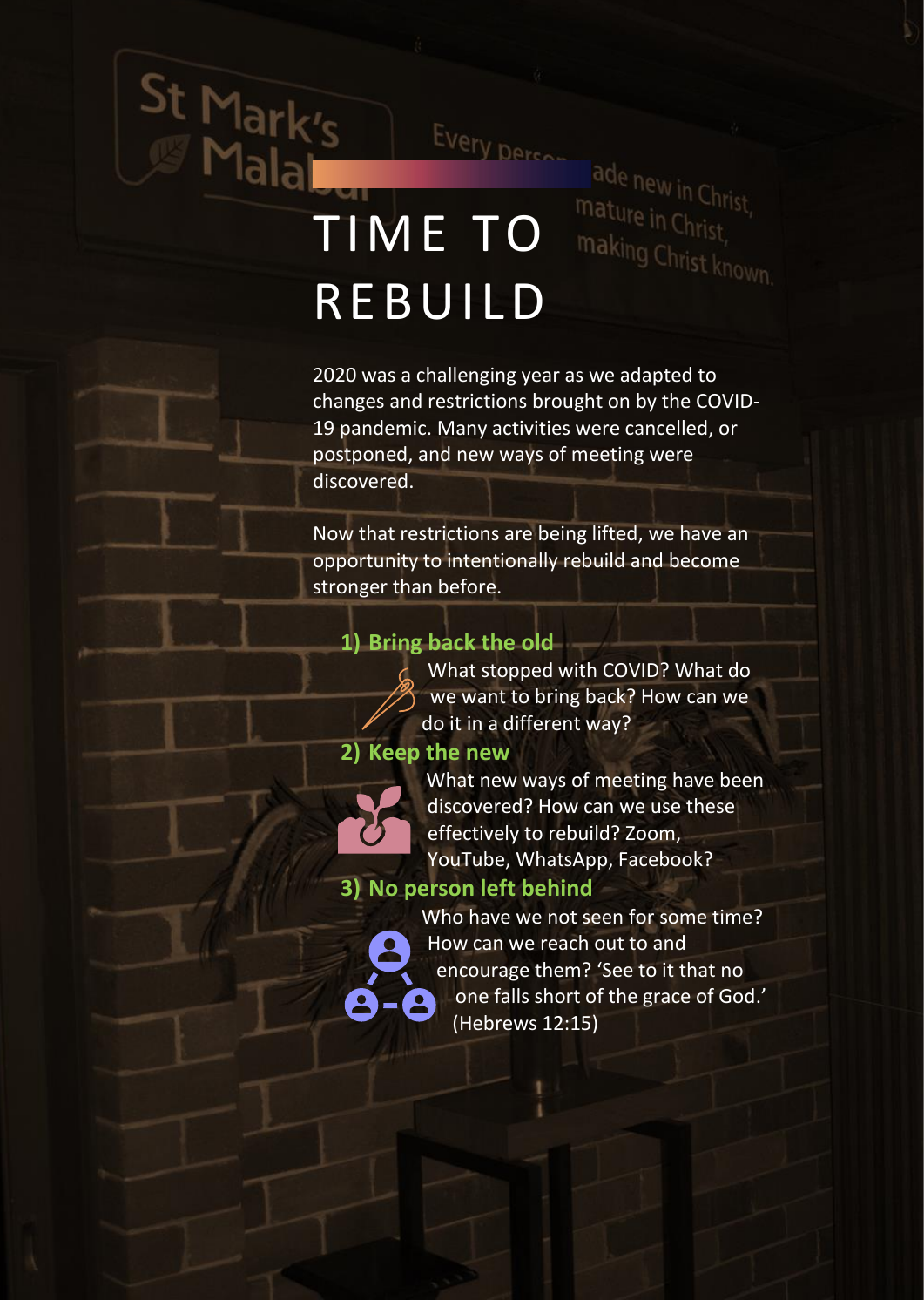**'I will gather them from there and bring them to the place I have chosen as a dwelling place for my name.'** 

(Nehemiah 1:9)

## THE BOOK OF NEHEMIAH

The book of Nehemiah contributes to our knowledge of **God's plan of salvation**.

It records Israel's return from exile and the **rebuilding** of the Jerusalem city walls.

In the Hebrew Bible Ezra and Nehemiah are grouped together. Roughly speaking, Ezra reintroduces the law (God's rule), Nehemiah leads the rebuilding of the city walls (God's place) and Zerubbabel leads the rebuilding of the temple (God's presence). **God's rule, place and presence** are important themes in God's plan of salvation.

Ultimately God's plan moves toward the fulfillment of his promise, **'Then I will dwell among the Israelites and be their God.'** (Exodus 29:45).

Nehemiah follows the decree by **King Cyrus BC538** that the temple in Jerusalem is to be rebuilt and Israelites may return (2 Chronicles 36:23).

Nehemiah works hard to rebuild the walls despite **opposition, doubt, famine and disobedience**.

Nehemiah concludes with the wall built and dedicated but **disobedience threatens to unravel the plans**.

We are reminded that God's place is within his people's hearts, where he cannot permanently dwell until he enacts his **new covenant**, 'I will put my law in their minds and write it on their hearts, I will be their God and they will be my people.' (Jeremiah 31:33).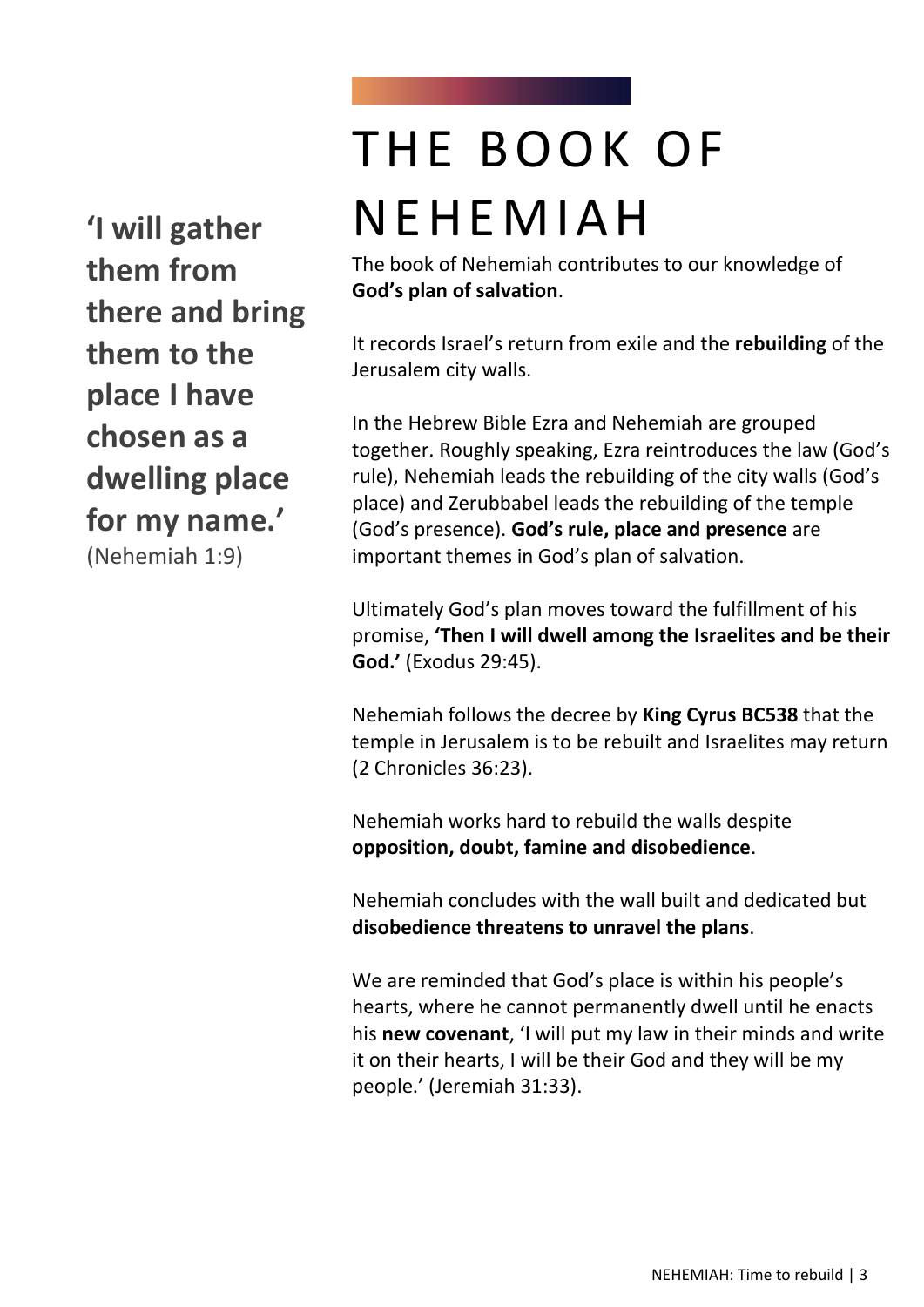

- What is a pre COVID church activity you miss?
- Should it be brought back? Why? Why not?



Keep the new

- How has social media helped our church lately?
- What etiquette should be observed?



No person left b e h i n d

• How did COVID threaten our ability to care for others?

### N E H E M I A H 1

#### **TIME TO RETURN**

- 1. Nehemiah records events to do with Israel during 6th century BC. What could we possibly gain from studying and discussing this book today?
- 2. Read Nehemiah 1:1-11. How does Nehemiah's understanding of God drive his prayer?
- 3. Reread Nehemiah 1:3. What do you understand about the exile? Why did it take place? (This may require advance reading and preparation).
- 4. Reread Nehemiah 1:5-6. What is a 'covenant of love'? How should this drive Israel's relationship with God?
- 5. Read Deuteronomy 30:1-5. This forms the background to Nehemiah's prayer. At what stage of Israel's history was this written? Why does Nehemiah raise it here?
- 6. What is the return contingent on? What lesson should the Israelites have learnt from the exile?
- 7. Nehemiah 1:9 mentions, '… the place (God) has chosen as a dwelling for (his) name.' If Jesus was the word who became flesh and made his dwelling among us (John 1:14), in what ways does he fulfil Nehemiah's prayer?
- 8. What stands in the way of God gathering his people and how does Jesus overcome it (Isaiah 53:6)?
- 9. How can we experience God's presence:
	- a. In creation;
	- b. In a church building;
	- c. In his word; and
	- d. In fellowship with each other?
- 10.How should this passage inform our prayers?
- 11.What will it be like when we have full consciousness of God's presence?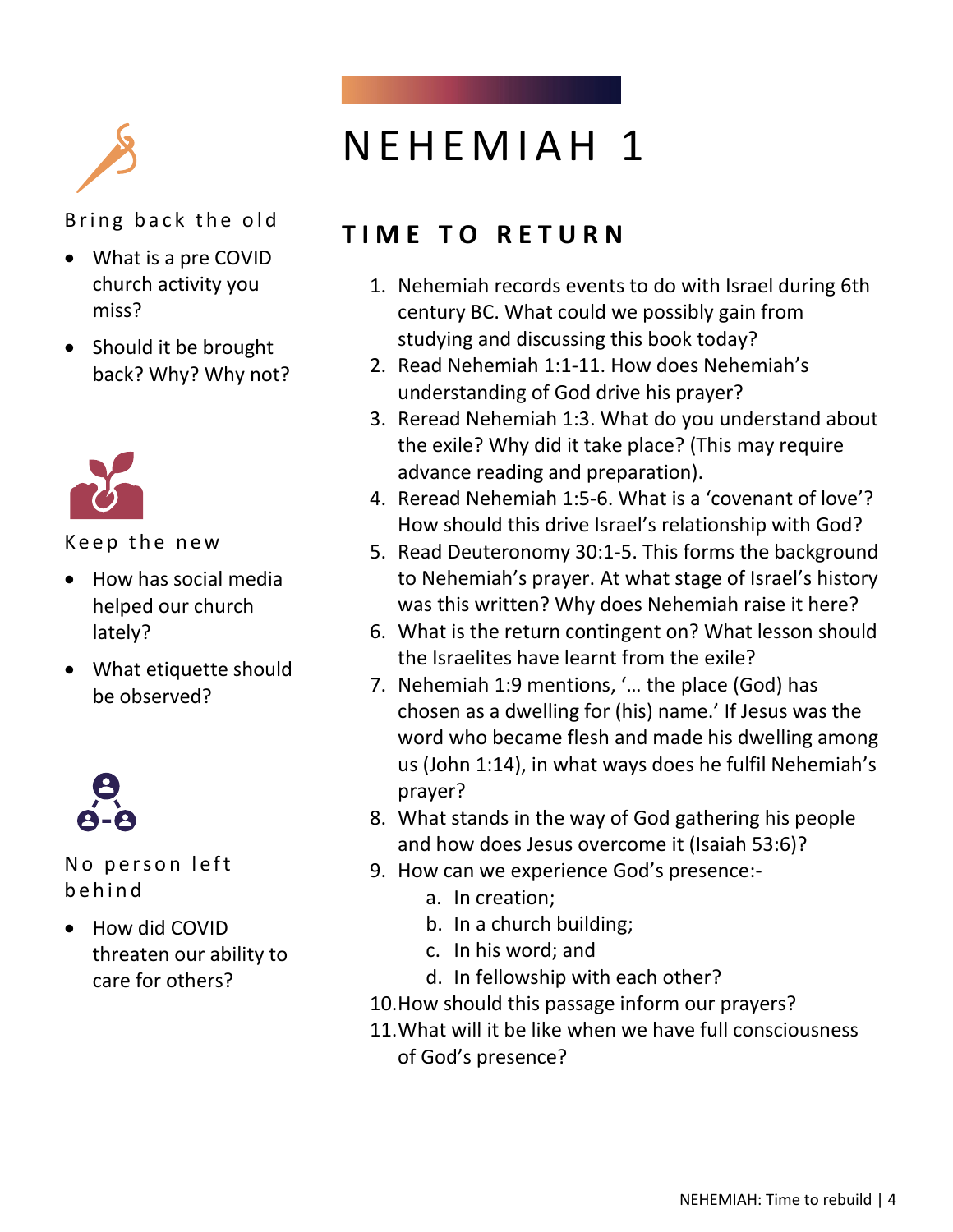

• What old activity can be practiced in a new way?



Keep the new

- How can we use Zoom effectively?
- What are its limits?



No person left b e h i n d

- Who haven't you seen at church recently?
- Pray for them.

### NEHEMIAH<sub>2</sub>

### **T I M E T O R E B U I L D**

- 1. What are important foundations for a church?
- 2. Read Nehemiah 2:11-20. Contrast the responses toward the proposal to rebuild the walls.
- 3. Reread Nehemiah 2:17. How do you account for the officials' enthusiasm? What are they hoping that the rebuilding will achieve?
- 4. Compare these to Jesus' attitude toward the temple walls and Jerusalem (Mark 13:1-2, John 2:19-22).
- 5. Read 1 Peter 2:4-8. If God's people today are being built into a spiritual house, what is the role of Jesus according to this passage?
- 6. How did Jesus endure shame and disgrace?
- 7. How does he save us from ultimate shame and disgrace?
- 8. Read Revelation 21:1-4. What is so beautiful about the bride? What is the end goal of God's plan of salvation?
- 9. What is it about this image that excites you?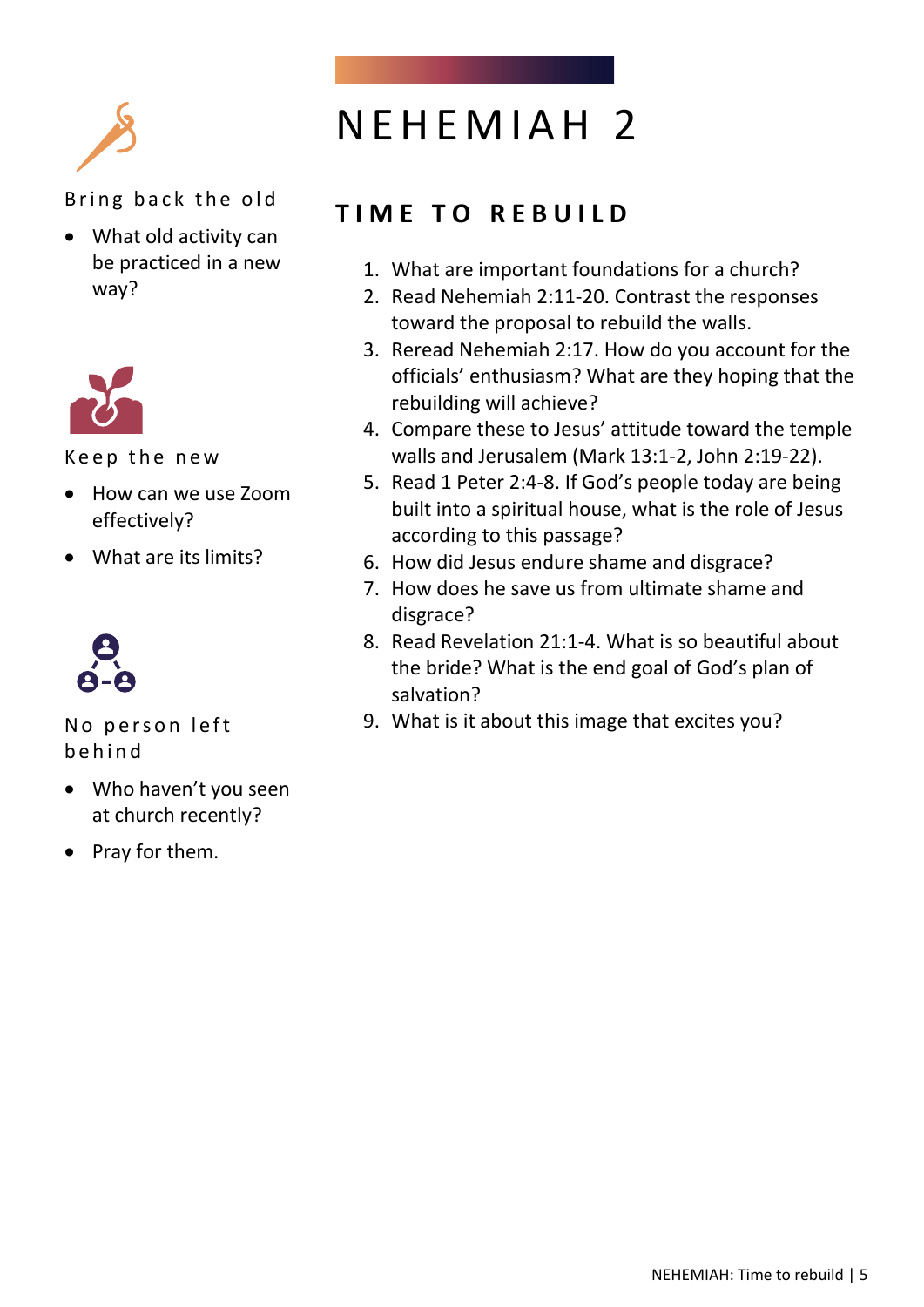

• What is a good reason to reintroduce old activity? What is a bad reason?



Keep the new

• How do you see livestreaming (YouTube) being used by the church into the future?

No person left b e h i n d

• How can we ensure that no person 'slips through the net'?

### N E H E M I A H 3

### **S H O U L D E R T O S H O U L D E R**

- 1. Do you admire hard work? Why?
- 2. Read Nehemiah 3:1-12. Which family stands out to you? Why?
- 3. In most instances, the wall sections were worked on by the people who would live near there. Why would this be important?
- 4. How would you describe the leadership in this account?
- 5. Reread Nehemiah 3:5. Why did the nobles refuse to work?
- 6. Read Philippians 1:4-6. Why was Paul filled with joy by the Philippians partnership in the gospel?
- 7. What is a 'partner in the gospel'?
- 8. What makes a good partnership?
- 9. Why does God use human partners?
- 10.How are we stronger together than apart?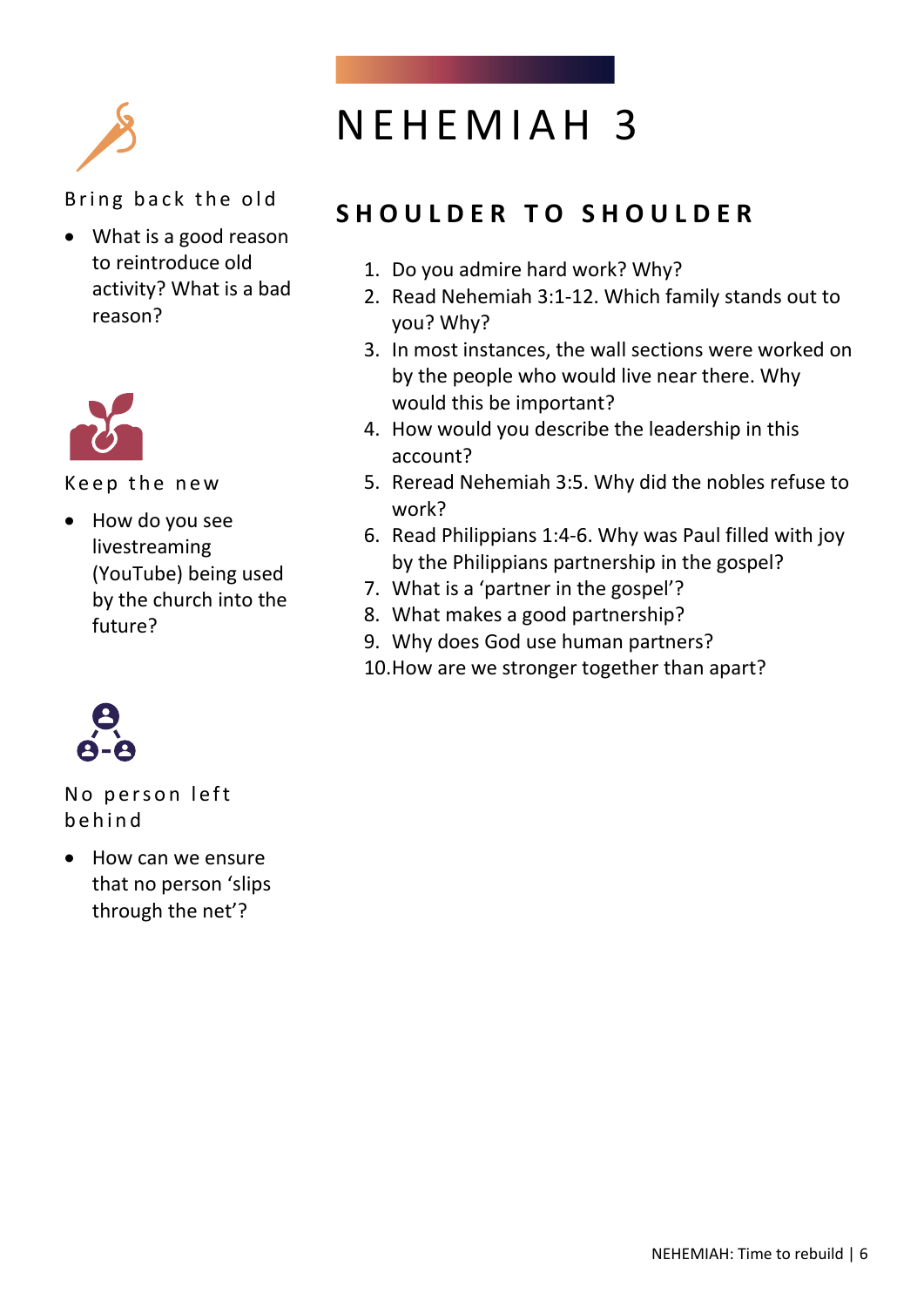

• What has been the church's most effective outreach?



Keep the new

• What lessons have we learnt about being adaptable and able to quickly change?



No person left b e h i n d

• How can we reach out as a team?

### NEHEMIAH 4

### **CAN THEY BRING THE STONES BACK TO LIFE?**

- 1. What goals do you have that are hampered or frustrated?
- 2. Read Nehemiah 4:1-14. Describe the threats that Nehemiah faced from enemies, well-meaning allies and within.
- 3. How was the work frustrated?
- 4. Reread Nehemiah 4:1-2. What was the impact of the insults?
- 5. Read John 4:21-24. How could Jesus' words provide some background to the conflict with the Samaritans?
- 6. How does Nehemiah deal with the opposition?
- 7. How has the geographical location of worship changed for us today? How does this impact the character of our worship?
- 8. What does it mean to worship in spirit and truth? (Read Romans 12:1-3)
- 9. What frustrates our worship today?
- 10.D. Peterson, 'The whole of life is to be lived in relation to the cross and to the sanctuary where Christ is enthroned as our crucified saviour and high priest.' Discuss.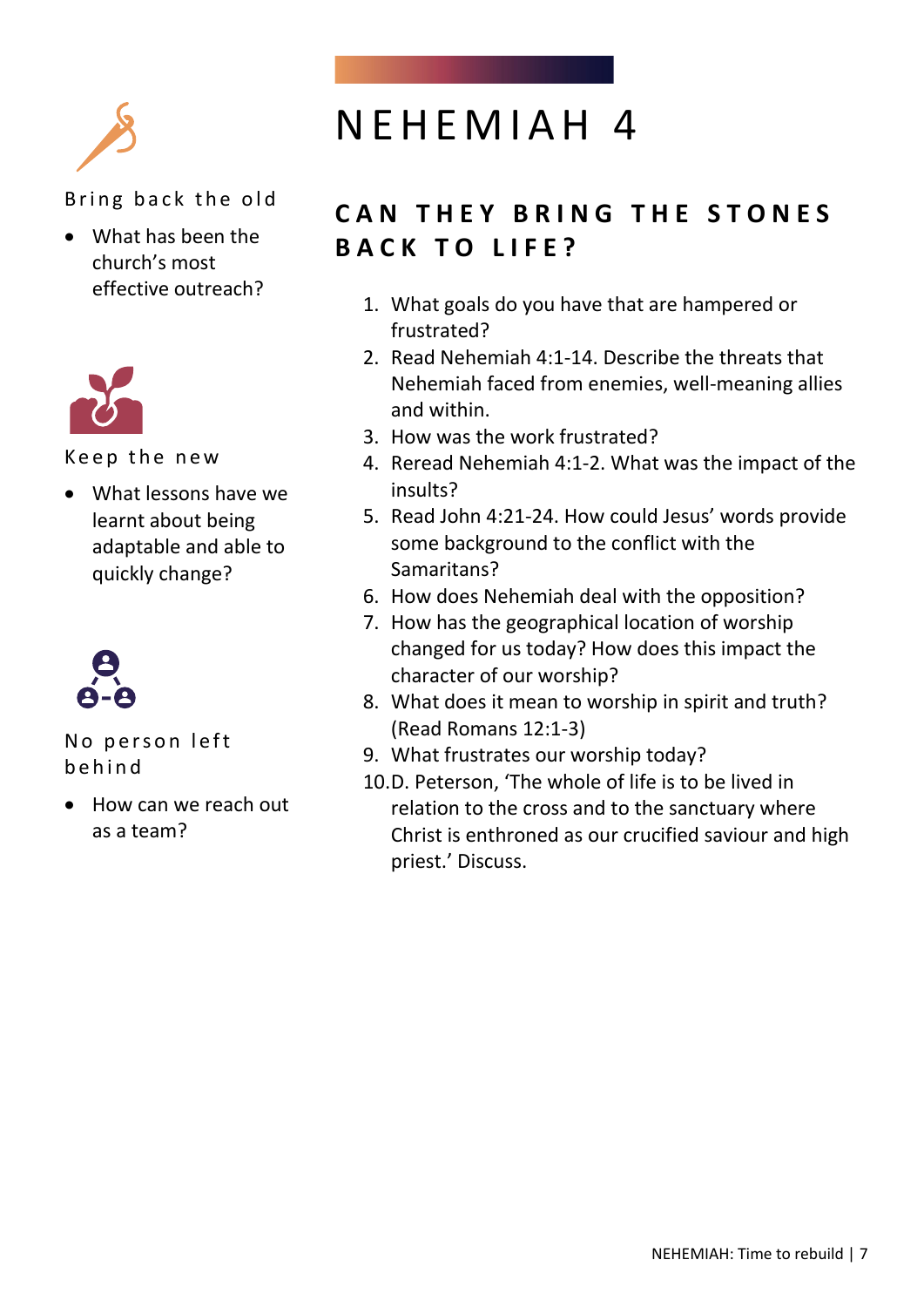

• What has been the church's most effective community building events?



Keep the new

• How can we use Social Media?



No person left b e h i n d

• What events or groups can we use to help reconnect people?

### NEHEMIAH 6

### **T H E R E I S A K I N G I N J U D A H**

- 1. Describe the feeling of 'betrayal'.
- 2. Read Nehemiah 6:1-9. What game are Nehemiah's enemies playing?
- 3. How are they trying to deceive Nehemiah?
- 4. Read Nehemiah 6:10-15. What game is Shemaiah playing?
- 5. How does Nehemiah discern whether or not Shemaiah was sent from God to help him?
- 6. Read John 18:28-37. Who handed Jesus over to Pilate? What was their relationship to him?
- 7. What is he accused of? How close is this to the truth?
- 8. Read Psalm 38:12. How does Jesus' experience match the events of the Psalmist?
- 9. What deceptions about Jesus are promoted today?
- 10.How can we prepare for these attacks on his character?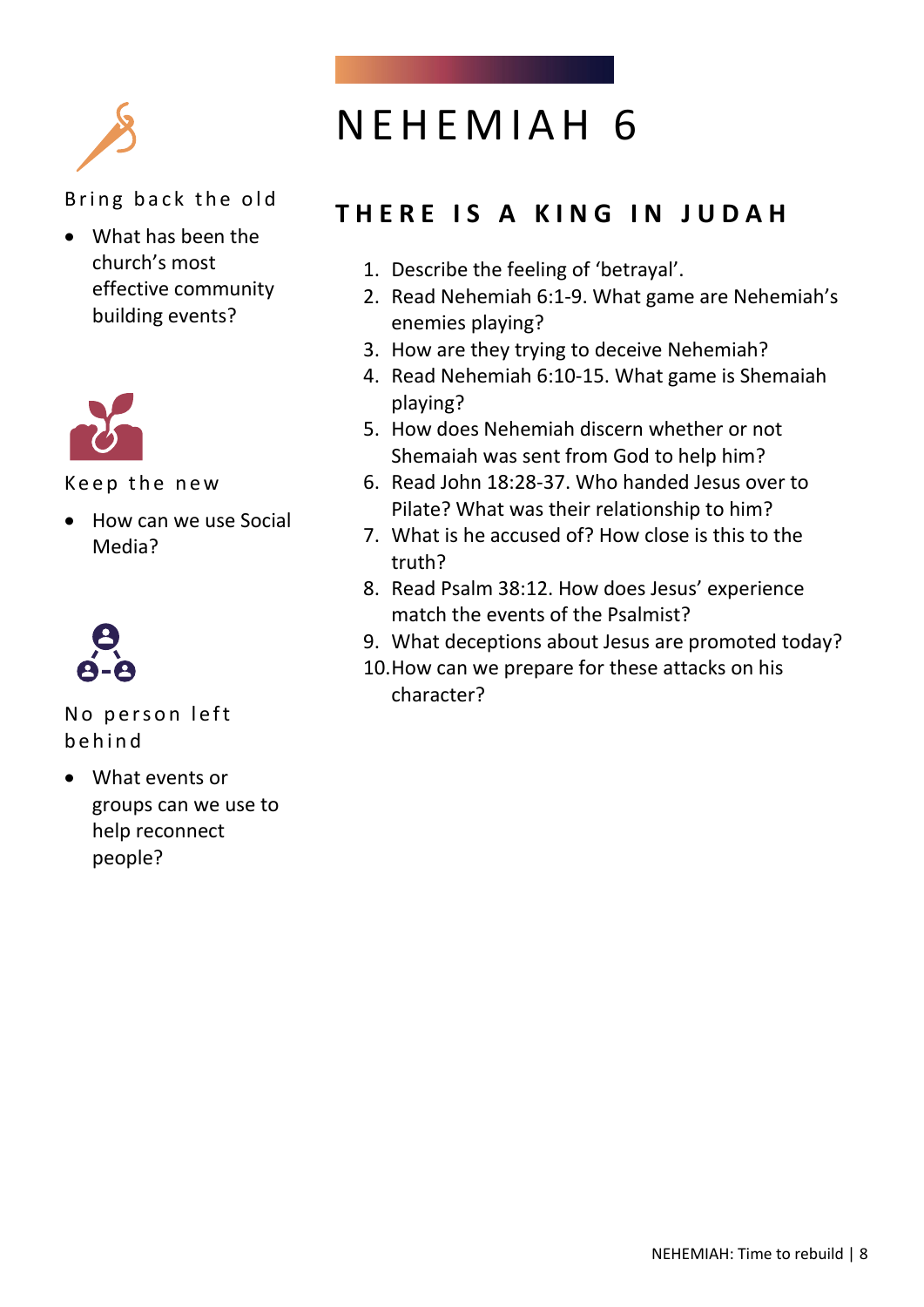

• What are important foundations of our church that should never change?



Keep the new

• How did we effectively care for people during COVID?



No person left b e h i n d

• What would welcome people back?

### NEHEMIAH 8

### **T H E W O R D R E A D A N D E X P L A I N E D**

- 1. "Sunday sermons shouldn't go beyond twenty minutes." Discuss.
- 2. What was read to the people?
- 3. How did the people engage with God's word? What did their different body postures express?
- 4. What were Ezra and his colleagues aiming to achieve with their instruction?
- 5. Why did the people weep as they listened to the words of the Law?
- 6. What was the basis of their joy? Do we share that joy?
- 7. How does Nehemiah 8 challenge our attitude towards the hearing of God's word?
- 8. Read Hebrews 1:1-2 and Luke 24:25-27. How do we properly understand what the Scriptures are about?
- 9. Read 2 Timothy 4:1-6. Why is it important that we sit under God's word together? (also consider Israel's history)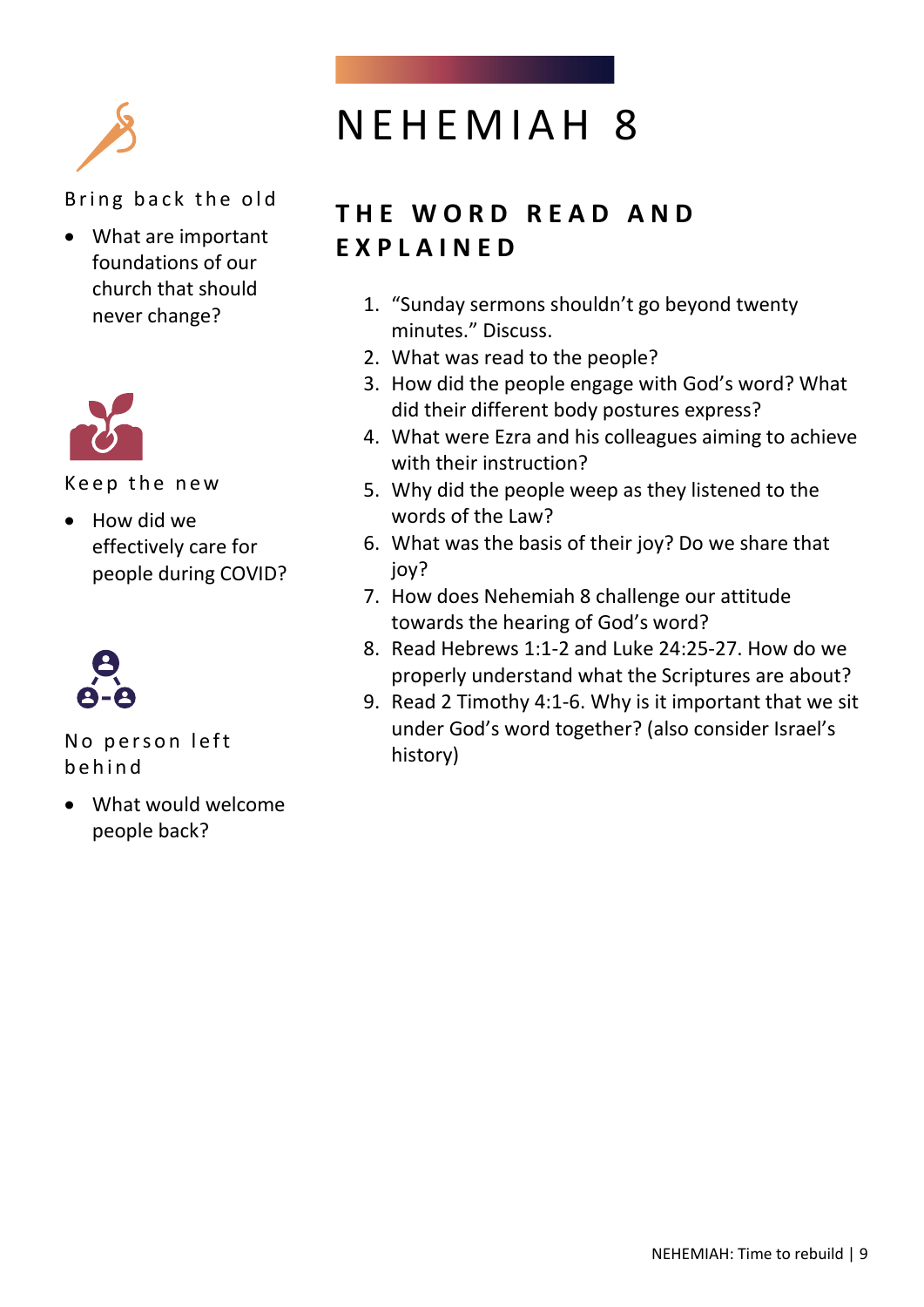

• What is unique about our church?



Keep the new

• What lasting effect has COVID had on our church?



No person left b e h i n d

• For those who are unlikely to return, are they settled into another church? Pray for them.

### NEHEMIAH 9

### **G O D - G R A C I O U S A N D C O M P A S S I O N A T E**

- 1. Do you find saying "sorry" easy or difficult?
- 2. What led the Israelites to confess their sins together?
- 3. In Nehemiah 9:1-2, how do they prepare for confession? Compare with 1 Kings 21:20-29.
- 4. Looking at the prayer of confession, where do we find the following sections recorded in the Bible (9:6; 9:7-8; 9:9-21; 9:22-23; 9:24-25; 9:26-31)?
- 5. Is there anything which stands out for you about the prayer?
- 6. In the prayer detailing God's dealings with Israel: What do we learn about God's character and actions? What do we learn about Israel's response to God?
- 7. From 9:32-37, what is their prayer request? What gives them confidence that their prayers will be answered?
- 8. How is Jesus ultimately the answer to their prayer? (Galatians 3:10-14)
- 9. What is the point of confessing our sins if we have already been forgiven by Jesus? (1 John 1:8-2:2)
- 10.How can we grow in genuine repentance and commitment to Christ?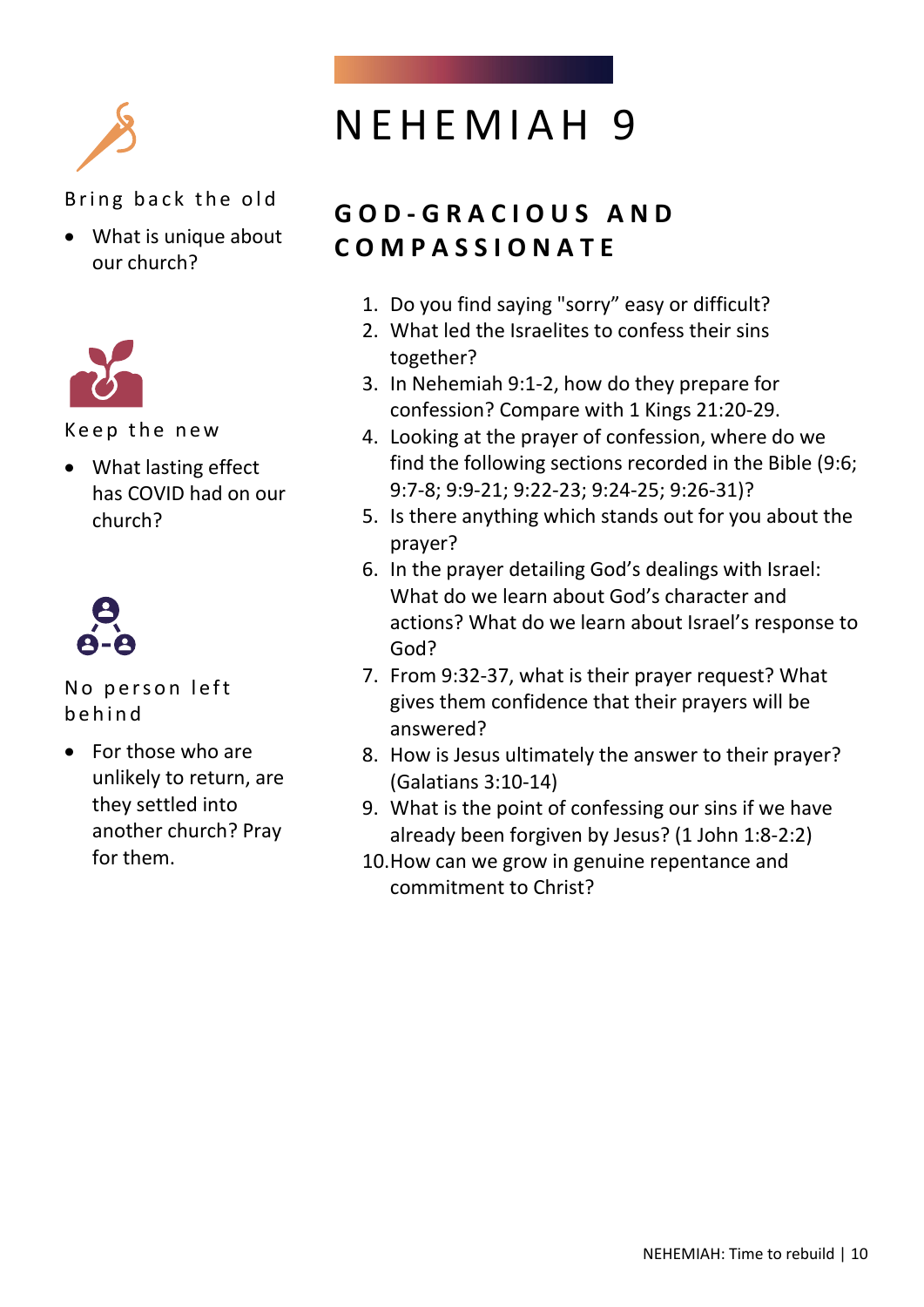

• What is St Mark's mission field?



Keep the new

• If we add new initiatives that require time and dedication, how can we redeem that time? What could we drop? What is essential and what is optional?



No person left b e h i n d

• What steps should be taken to bring people back?

### NEHEMIAH 10

### **A B I N D I N G A G R E E M E N T**

- 1. What agreements have you made (or were made on your behalf) that you are still living under? Do these provide benefits and/or costs?
- 2. Read Nehemiah 10:28-39. What do the leaders promise to do?
- 3. Read Nehemiah 9:17-18. What happened to the Covenant their ancestors had agreed to?
- 4. Why were they not destroyed?
- 5. What is different this time? Will they keep the covenant? Why/Why not?
- 6. Read Jeremiah 31:31-34. How is this new covenant different to the old?
- 7. Read Hebrews 9:15. What is the basis of the new covenant?
- 8. Read Romans 5:5. How does God change our hearts in Christ?
- 9. Why is the new 'better'?
- 10.Are you sure you will be blessed through Christ? Why?